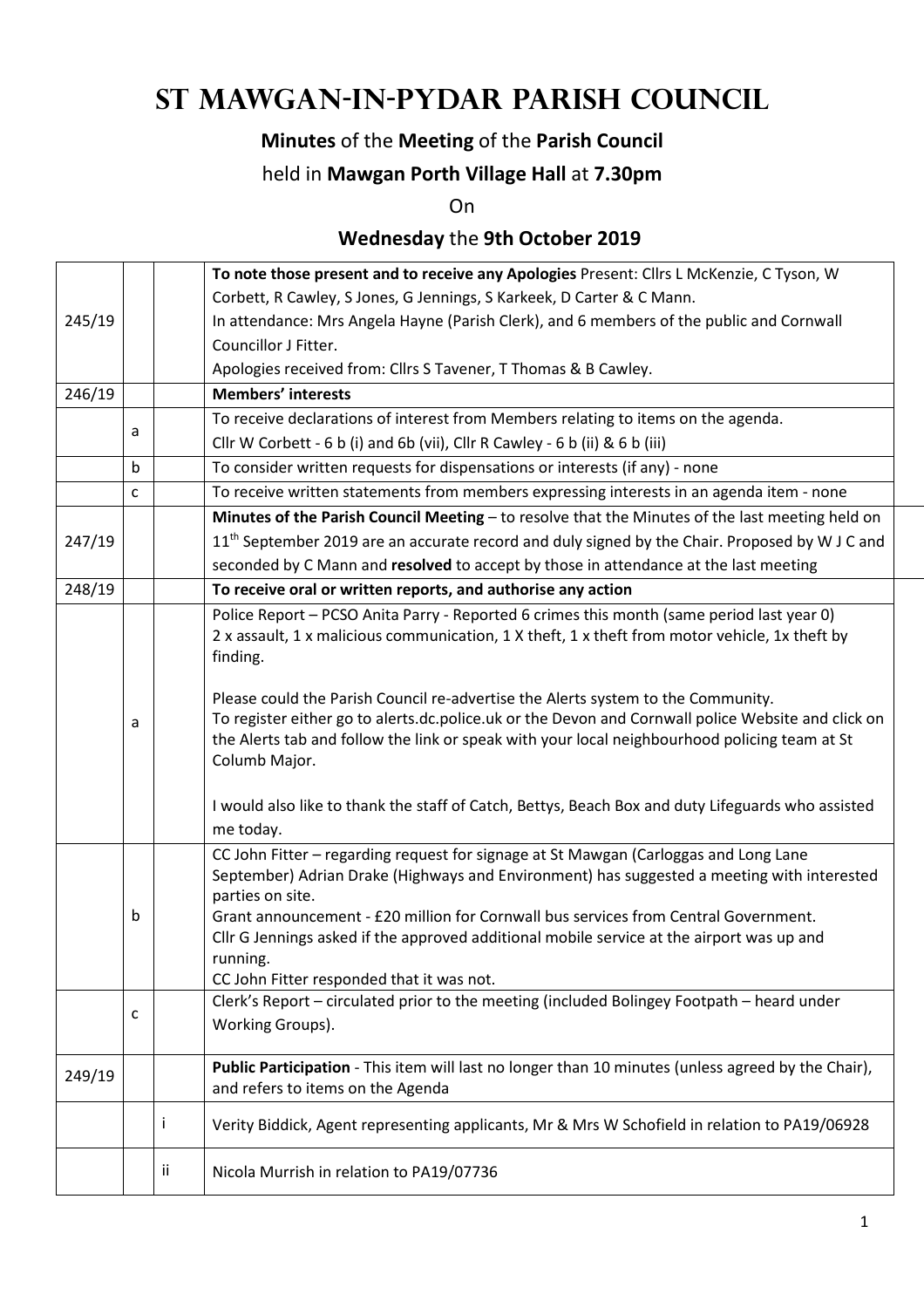| 250/19 |   |           | <b>PLANNING -</b>                                                                                                                                                                                                                                                                                                                                                                                                                                                                                                                                                     |  |  |  |  |  |
|--------|---|-----------|-----------------------------------------------------------------------------------------------------------------------------------------------------------------------------------------------------------------------------------------------------------------------------------------------------------------------------------------------------------------------------------------------------------------------------------------------------------------------------------------------------------------------------------------------------------------------|--|--|--|--|--|
|        | a |           | Pre-App Consultation with Parish Council                                                                                                                                                                                                                                                                                                                                                                                                                                                                                                                              |  |  |  |  |  |
|        |   | Ť         | PA19/02157/PREAPP Atlantic Heights, Tregurrian - early stages but Working Planning Group<br>made the point that the Parish Council would like to see any proposal with a 40% affordable<br>housing contribution for the Parish.                                                                                                                                                                                                                                                                                                                                       |  |  |  |  |  |
|        |   | ii.       | Arco 2 regarding Keynvor: Agents took on board PC wish to see a different finish to timber<br>cladding on the side of the proposed building.                                                                                                                                                                                                                                                                                                                                                                                                                          |  |  |  |  |  |
|        |   | iii       | Mr & Mrs Turner - approached Working Planning Group with a Pre-App enquiry approximately 1<br>year ago. The Local Planning Officer at the time suggested it was not a natural 'infill site'.<br>Working Planning Group approached approximately 6 weeks ago by Mr & Mrs Turner and have<br>been advised to submit a planning application by Local Planning Officer.                                                                                                                                                                                                   |  |  |  |  |  |
|        | b |           | Planning - new applications - to discuss and decide on response to Cornwall Council                                                                                                                                                                                                                                                                                                                                                                                                                                                                                   |  |  |  |  |  |
|        |   |           | Cllr W Corbett left the meeting at this juncture                                                                                                                                                                                                                                                                                                                                                                                                                                                                                                                      |  |  |  |  |  |
|        |   | i         | PA19/06928. Applicant: Susan & William Schofield. Proposal: Demolition of existing farm<br>buildings & construction of two dwellings (Prior Approval previously granted for conversion of<br>two dwellings under PA19/04115). Location: Barn North East of High Cove Farm Trenance<br>Mawgan Porth. Proposed by Cllr G Jennings and seconded by Cllr C Mann and resolved to object<br>to this present proposal preferring the style and design of PA19/04115 in this location and view<br>that the original barn should be retained as it is a Class Q prior consent. |  |  |  |  |  |
|        |   |           | In accordance with Standing Order 11 (xv), Standing Orders were temporarily suspended in<br>relation to the Agent acting for the applicant assisted the Clerk in locating images of those<br>already approved under PA19/04115. Standing Orders were then resumed with members<br>moving on the motion as above.                                                                                                                                                                                                                                                      |  |  |  |  |  |
|        |   |           | Cllr W Corbett returned to the meeting. Cllr R Cawley left the meeting                                                                                                                                                                                                                                                                                                                                                                                                                                                                                                |  |  |  |  |  |
|        |   | ii.       | PA19/07736. Applicant: Mr & Mrs Peter and Nicola Murrish. Proposal: Construction of first floor<br>extension, replacement of roof and remodelling of dwelling. Location: Jacaranda Retorrick Mill.<br>Cllr G Jennings proposed and Cllr C Mann seconded and it was resolved no objection.                                                                                                                                                                                                                                                                             |  |  |  |  |  |
|        |   | iii       | PA19/07446. Applicant Mrs Zehra Jiwa Twomey. Proposal: Retrospective application for the<br>addition of first floor balcony. Location: 3 Sandy Court Mawgan Porth Hill Mawgan Porth. Cllr L<br>McKenzie proposed and Cllr C Mann seconded and it was resolved no objection, but to make the<br>point to the Local Planning Authority of the message this type of retrospective application sends<br>out.                                                                                                                                                              |  |  |  |  |  |
|        |   |           | <b>Cllr R Cawley returned to the meeting</b>                                                                                                                                                                                                                                                                                                                                                                                                                                                                                                                          |  |  |  |  |  |
|        |   | iv        | PA19/08098. Applicant Mr Coad. Proposal: Alteration of two flats to make one single dwelling<br>with new side infill and front extensions and associated landscaping works. Location: The<br>Anchorage Tredragon Road Mawgan Porth. Proposed by Cllr W Corbett and seconded by Cllr C<br>Mann and it was resolved to object on the grounds of unsympathetic design.                                                                                                                                                                                                   |  |  |  |  |  |
|        |   | ${\sf V}$ | PA19/08349. Applicant Mr & Mrs C John. Proposal: Proposed garage with home office over.<br>Location: Blue Seas Access to Trenance Estate Trenance Mawgan Porth. Proposed by Cllr W<br>Corbett and seconded by Cllr C Mann and resolved no objection.                                                                                                                                                                                                                                                                                                                  |  |  |  |  |  |
|        |   |           | Cllr S Jones left the meeting mid-way in the next application                                                                                                                                                                                                                                                                                                                                                                                                                                                                                                         |  |  |  |  |  |
|        |   | vi        | PA19/08322. Applicant Mrs L Petersen. Proposal: Certificate of Lawfulness for an Existing<br>mobile home for residential use and ancillary residential use of the existing buildings and<br>surrounding curtilage. Location: Porth Farm Cottages Mawgan Porth. Resolved by Cllr W Corbett<br>and seconded by Cllr C Mann and resolved to question the applicant's own submission of<br>evidence of 10 years continued use and to question which buildings the proposal relates to.                                                                                    |  |  |  |  |  |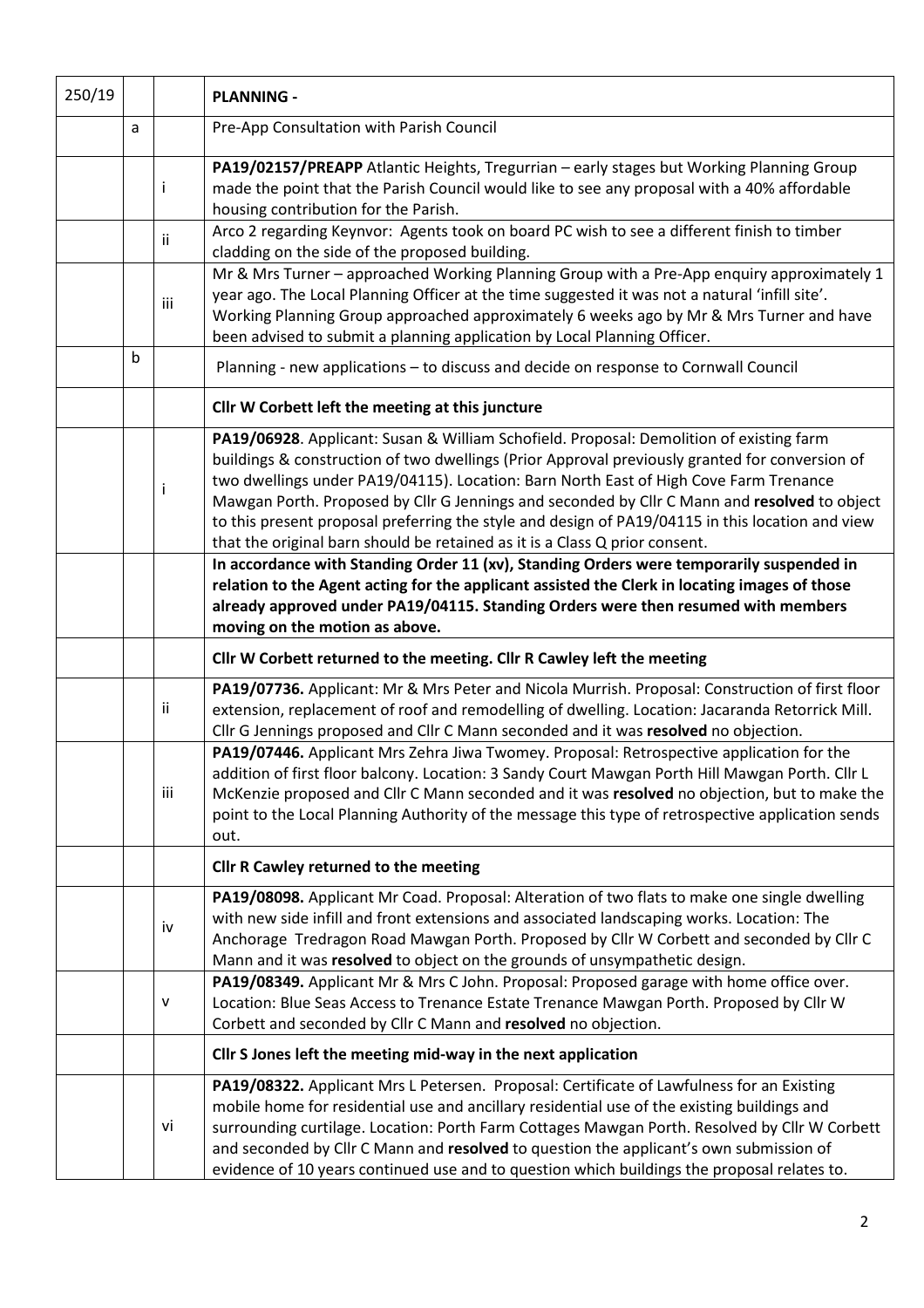|   |           | Cllr W Corbett left the meeting at this juncture, Cllr S Jones returned to the meeting                                                                                                                                                                                                                                                                                                                                                                                                                                                                               |
|---|-----------|----------------------------------------------------------------------------------------------------------------------------------------------------------------------------------------------------------------------------------------------------------------------------------------------------------------------------------------------------------------------------------------------------------------------------------------------------------------------------------------------------------------------------------------------------------------------|
|   | vii       | PA19/08403. Applicant Mr Richard Jackson. Proposal: Demolition of the existing building and<br>erection of a new dwelling with residential curtilage including a swimming pool with associated<br>works. Location: Agricultural Grain Store at Tolcarne Merock Tolcarne Lane St Mawgan.<br>Proposed by Cllr S Karkeek and seconded by Cllr C Mann and resolved to object to this style and<br>design at this site and location; seeking to retain the original barn for which the Class Q consent<br>was obtained.                                                   |
|   |           | Cllr W Corbett returned to the meeting                                                                                                                                                                                                                                                                                                                                                                                                                                                                                                                               |
| C |           | To consider planning applications received before meeting                                                                                                                                                                                                                                                                                                                                                                                                                                                                                                            |
|   | İ         | PA19/07954. Applicant: Mr H Anscombe. Proposal: Change of Use of outbuildings to holiday lets<br>to include two new holiday cabins and demolition of an existing shed and Nissen store. Location:<br>Natural Bridges St Mawgan. An extension of time had been applied for to consider in detail at<br>the November meeting.                                                                                                                                                                                                                                          |
|   | ii        | PA19/08684. Applicant Mr Neil Wynn. Proposal: Trees 1, 2 and 3 to be felled to provide<br>additional light to the garden as they are self-seeded sycamores and are starting to outgrow<br>their situation. See Appendix 1. Location: Lanvean House Lanvean St Mawgan TR8 4EY. As this<br>application is for works to trees in a Conservation Area, it will be decided under delegated<br>authority. Noted.                                                                                                                                                           |
| d |           | To note Advices and Decisions by Cornwall Council:                                                                                                                                                                                                                                                                                                                                                                                                                                                                                                                   |
|   | j         | PA19/06034 APPROVED Applicant: Ms C Wills. Proposal: Proposed demolition of existing garage<br>and storerooms to enable construction of replacement garage, additional bedrooms, en-suite<br>and shower room, living area, boot room and associated works including modification of existing<br>garden area to create new parking spaces. Location: Linden Lea Trevenna Cross St Mawgan.<br>Noted.                                                                                                                                                                   |
|   | ii.       | PA19/07125 APPROVED Applicant: Mrs Kate Page Proposal: Non-material amendments in<br>respect of decision notice PA18/09070 (Redevelopment of bed and breakfast accommodation to<br>provide a single terrace of three units comprising two C3 dwelling-houses and 1 holiday let along<br>with the change of use of the annex to use as a holiday let), namely 1) to change the roof<br>covering from timber cladding to black natural slate and 20 to extend the party wall forward to<br>pick up the steel supports. Location: Seavista Mawgan Porth TR8 4AL. Noted. |
|   | iii       | PA19/06511 APPROVED Applicant: Mr and Mrs Oldham. Proposal: Single storey extension to<br>rear, first floor extension over garage. Location: Orchard Cottage Trevarrian TR8 4AQ. Noted.                                                                                                                                                                                                                                                                                                                                                                              |
|   | iv        | PA19/07334 APPROVED Applicant: Mr and Mrs P Shaw. Proposal: Non-material amendment in<br>respect of decision notice PA18/03884 (Conversion of garage, extensions and alterations<br>including enlarged rear veranda/terrace, installation of two stainless steel flues and additional<br>parking) - Provision of 0.6m wide slip window to west elevation (first floor level). Location: 5<br>Tredragon Close Mawgan Porth TR8 4DP. Noted.                                                                                                                            |
|   | ${\sf V}$ | PA19/03630 APPROVED Applicant: Mr and Mrs Chris And Fiona Heritage Proposal: Demolition<br>of the existing dwelling and the construction of a replacement dwelling. Location: Beach View<br>Trenance Mawgan Porth. Noted.                                                                                                                                                                                                                                                                                                                                            |
|   | vi        | PA19/06963 Decided not to make a TPO (TCA apps) Applicant: Mr Malcolm Davies Proposal: Ash<br>- fell because of disease (canker at base) and danger (proximity to house). Location: Oak Villa St<br>Mawgan TR8 4EN. Noted.                                                                                                                                                                                                                                                                                                                                           |
|   | vii       | APP/D0840/W/19/3229734 (Cornwall Council Ref: PA19/00212). Appellant: Mr Richard<br>Rawlings. Proposal: Removal of condition 3 (agricultural occupancy) of C2/89/01541 - Erection<br>of farmhouse and garage. Location: Sea Breezes Mawgan Porth TR8 4BG. An Inspector has been<br>appointed by the Secretary of State to determine this appeal. The Informal Hearing will<br>commence at 10.00 on 22 October 2019 in Mawgan Porth Village Hall TR8 4BL.                                                                                                             |
|   | viii      | APP/D0840/W/19/3237217 (Cornwall Council Ref: PA19/02509. Appellant Ms Sarah Howie.<br>Proposal: Application for Outline Planning Permission with all matters reserved for the                                                                                                                                                                                                                                                                                                                                                                                       |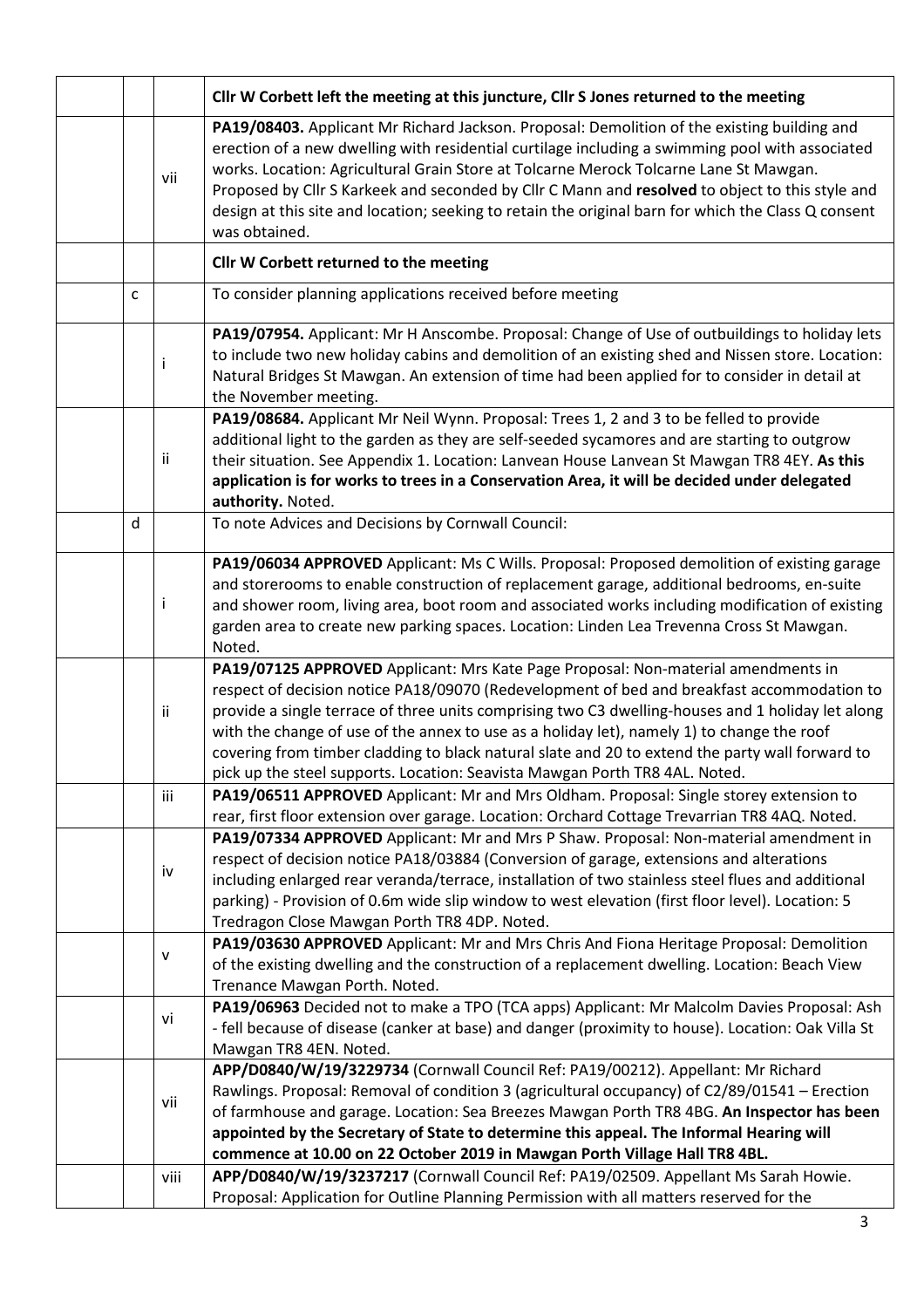|        |              |     | construction of two dwellings. Location: Land North East of the Lodge Trevenna Cross St<br>Mawgan TR8 4HA. The appeal is to be decided on the basis of an exchange of written statements<br>by the parties and a site visit by an Inspector. Action: The Working Planning Group to submit a<br>further written statement to the Planning Inspectorate. |  |  |  |
|--------|--------------|-----|--------------------------------------------------------------------------------------------------------------------------------------------------------------------------------------------------------------------------------------------------------------------------------------------------------------------------------------------------------|--|--|--|
|        |              |     | The following was received after the Agenda was published                                                                                                                                                                                                                                                                                              |  |  |  |
|        |              | ix  | PA19/04441 WITHDRAWN Applicant: Mr S Plant. Proposal: Outline application for proposed<br>residential development. Location: Land North East of Tregarrick Ox Lane St Mawgan TR8 4EU.<br>Noted.                                                                                                                                                        |  |  |  |
|        | e            |     | 5 day-Protocol for Local Councils - none                                                                                                                                                                                                                                                                                                               |  |  |  |
|        | f            |     | To discuss planning enforcement issues - to refer any new issues and updates - if any                                                                                                                                                                                                                                                                  |  |  |  |
| 251/19 |              |     | WORKING GROUPS - to receive reports (if any), and agree any necessary action and<br>expenditure:                                                                                                                                                                                                                                                       |  |  |  |
|        | a            |     | Amenities:                                                                                                                                                                                                                                                                                                                                             |  |  |  |
|        | $\mathsf{b}$ | Ť   | St Mawgan Toilets Application for Section 106 funding for Amenity Spaces - to approve in the<br>sum of £6010. Cllr W Corbett proposed and seconded by Cllr S Jones it was resolved to approve.                                                                                                                                                         |  |  |  |
|        |              |     | Transport and Rights of Way-<br>Bolingey - Highways and Environment have undertaken a site meeting with the Client team -                                                                                                                                                                                                                              |  |  |  |
|        |              |     | generally agreed the Cornwall Council will organise the clearing of the fallen trees etc., to make<br>the route passable. Two issues: Two of the 'fallen' trees appear to have been pushed over; and,                                                                                                                                                  |  |  |  |
|        |              | Ť   | the badger sett is very much in use - showing very recent digging activity. Advice being taken.<br>Proposed by Cllr W Corbett and seconded by Cllr S Jones and resolved that once<br>cleared/passable the Parish Council to take on its maintenance.                                                                                                   |  |  |  |
|        |              | ii  | Footpath 09/17/1 0 Mawgan Porth. Action: Clerk to establish status with Environment Access.                                                                                                                                                                                                                                                            |  |  |  |
|        |              | iii | Dark Lane footpath - 1. middle section has major badger sett activity and 2. boardwalk is<br>broken. Action: Clerk to report to Highways and Environment.                                                                                                                                                                                              |  |  |  |
|        |              | ii  | Community Network Highways Scheme - confirmed that proposed works to improve the verge<br>applies to both bus stops at Carloggas. Action: Clerk to liaise with Anna Druce and Highways.                                                                                                                                                                |  |  |  |
|        | $\mathsf{C}$ |     | <b>Beach and Environment</b>                                                                                                                                                                                                                                                                                                                           |  |  |  |
|        | d            |     | Neighbourhood Plan - awaiting meetings schedule                                                                                                                                                                                                                                                                                                        |  |  |  |
|        | e            |     | Cornwall Airport Newquay & Search and Rescue Helicopter. Report of excessive noise x 3<br>occasions; 1 of which x 2 hours. Action: Clerk to contact Anna Druce, Community Network<br>Partnership                                                                                                                                                       |  |  |  |
|        | f            |     | St Mawgan Community Hall - contact with Cornwall Rural Community Charity has been<br>established, seeking advice for Parish Council takeover as Sole Trustee.                                                                                                                                                                                          |  |  |  |
| 252/19 |              |     | <b>REPORTS FROM MEETINGS</b>                                                                                                                                                                                                                                                                                                                           |  |  |  |
|        |              | j   | Cornwall Airport Newquay Consultative Forum - Airport Operations Managers Report May 2019-<br>July 2019 - attended by Cllr G Jennings. Confirmation that a meeting organised by the director of<br>Space Port, Cornwall will take place at Mawgan Porth Village Hall on Thursday 7th November<br>from 2.00 pm - 6.30pm. Noted.                         |  |  |  |
|        |              | ii  | Cornwall Community Flood Resilience Network (CCFRN) workshop 28 September - attended by<br>Clerk. Noted.                                                                                                                                                                                                                                               |  |  |  |
| 253/19 |              |     | To note and discuss (if appropriate) the correspondence received since the last meeting<br>(circulated) and any associated actions and expenditure:                                                                                                                                                                                                    |  |  |  |
|        |              | Ť   | Request received for the Parish Council to purchase a commemorative 'Tommie' for St Mawgan<br>Church remembrance - to approve in the sum of £60+ P & P. Proposed by Cllr C Tyson and<br>seconded by Cllr D Carter and it was resolved to approve.                                                                                                      |  |  |  |